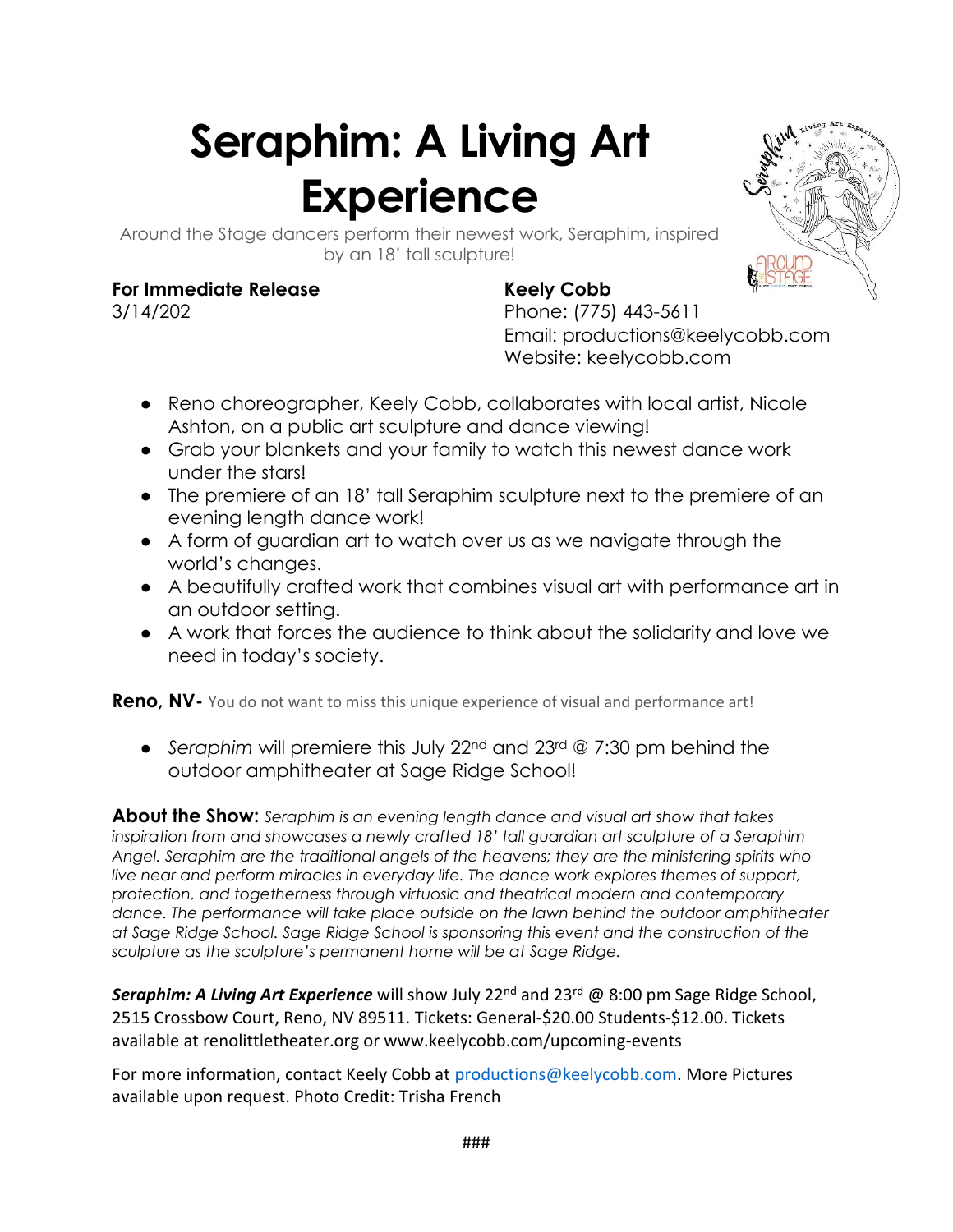

Stage Dancers: Green- Kristin Austin, Pink – Noelle Ruggieri and Brown – Ivy Case